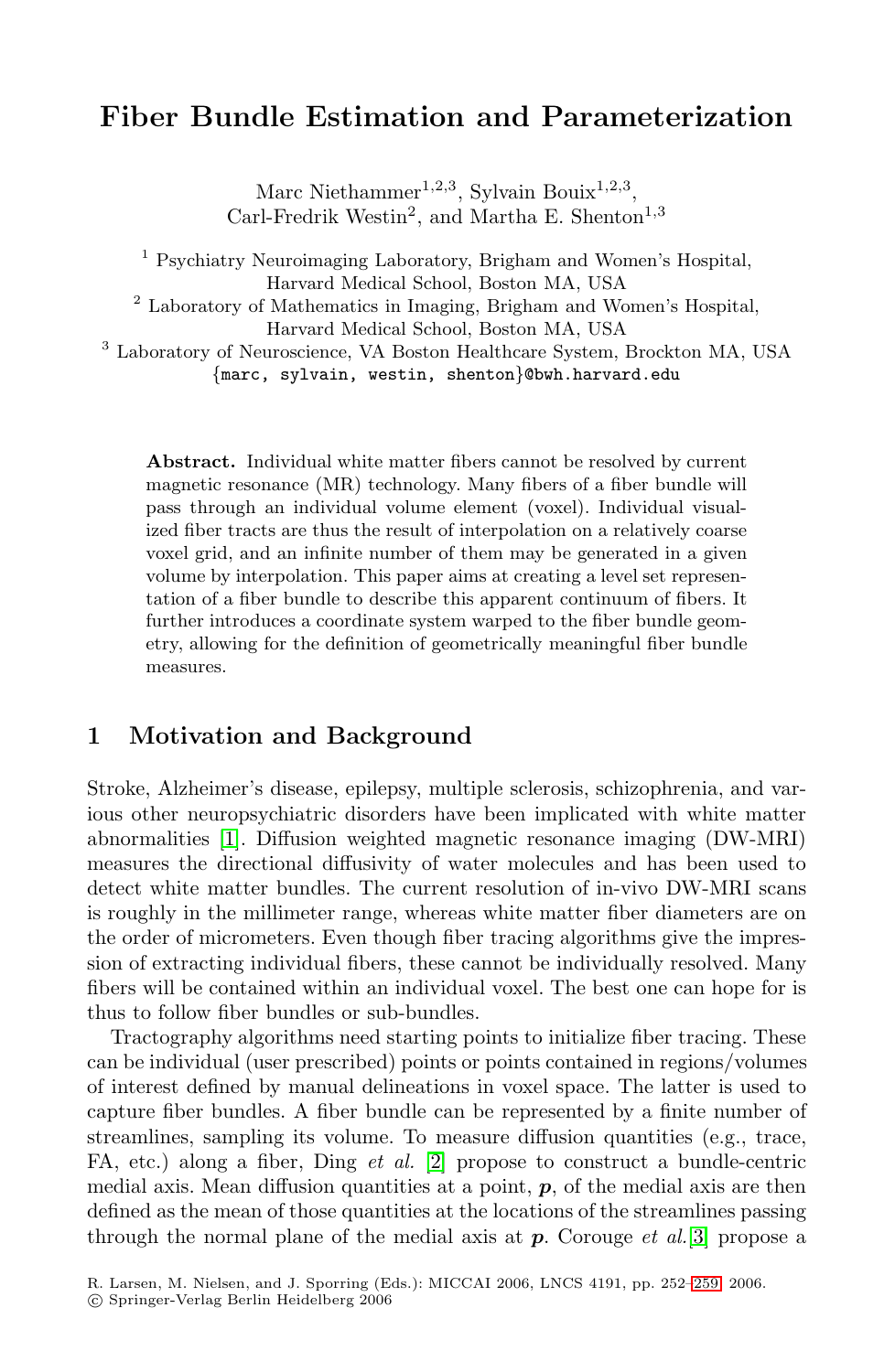correspondence of streamline points based on equal arclength from a defined origin. The streamline sampling of a fiber bundle volume is not guaranteed to be uniform. Measuring fiber bundle quantities, based on this sampling, will thus favor regions of dense sampling unless one accounts for the non-uniformity of the streamline distribution. This paper proposes a methodology to represent the continuum of fibers constituting a fiber bundle implicitly, using three level set functions. In doing so, a local coordinate system is introduced, warped to the geometry of the fiber bundle, which for example allows for the computation of fiber bundle measures over continuous cross sections and may be used for visualization. Brun *et al.* [4] hinted at the usefuleness of such a local coordinate system for fiber parameterization related to their work of pseudo-coloring of a finite number of fiber traces using eigenvectors from a fiber affinity matrix. The approach chosen in this paper is in between streamline- and grid-based algorithms (see [2,3,5,6,7] and their references). It extends current streamline algorithms by associating origin coordinates (where the streamline crosses a predefined origin plane) and traveled arclength (with respect to the origin) with every point of a streamline. This information is subsequently interpolated onto the computational grid to generate the desired implicit representation.

## **2 Level Sets by Construction**

Given an initial seed point, a fiber tract is generated at subvoxel resolution following a vector field,  $v$ , aligned with the assumed water diffusion direction (e.g., the direction of the principal eigenvector of an interpolated diffusion tensor). Under mild assumptions on *v*, generated fiber tracts continuously depend on the seed point, i.e., fiber tracts with proximal seed points will locally stay close to each other. A finite number of streamlines cannot fully represent such a continuum.

In the context of deformable curves and surfaces, level set representations have been successful as implicit (continuous by interpolation) representations of geometry, removing the dependency on particle based descriptions. Classically, codimension one objects (e.g, a curve in the plane, surfaces in space, etc.) have been represented and evolved, based on well developed theory, within the level set framework. *Evolving* level set representations of objects of codimensions larger than one is still challenging, however, various way of *representing* such objects implicitly exist [8].

Sec. 2.1 describes the proposed level set representation. Unless otherwise noted what follows will present the approach for bundle tracing in three spatial dimensions.

#### **2.1 Local Coordinate System and Implicit Representation**

In this paper, curves (fibers) will be represented by the intersection of two level set functions, points on the curve by intersecting with a third level set function. In the context of fiber bundles, this representation induces a coordinate system locally adapted to the fiber bundle geometry.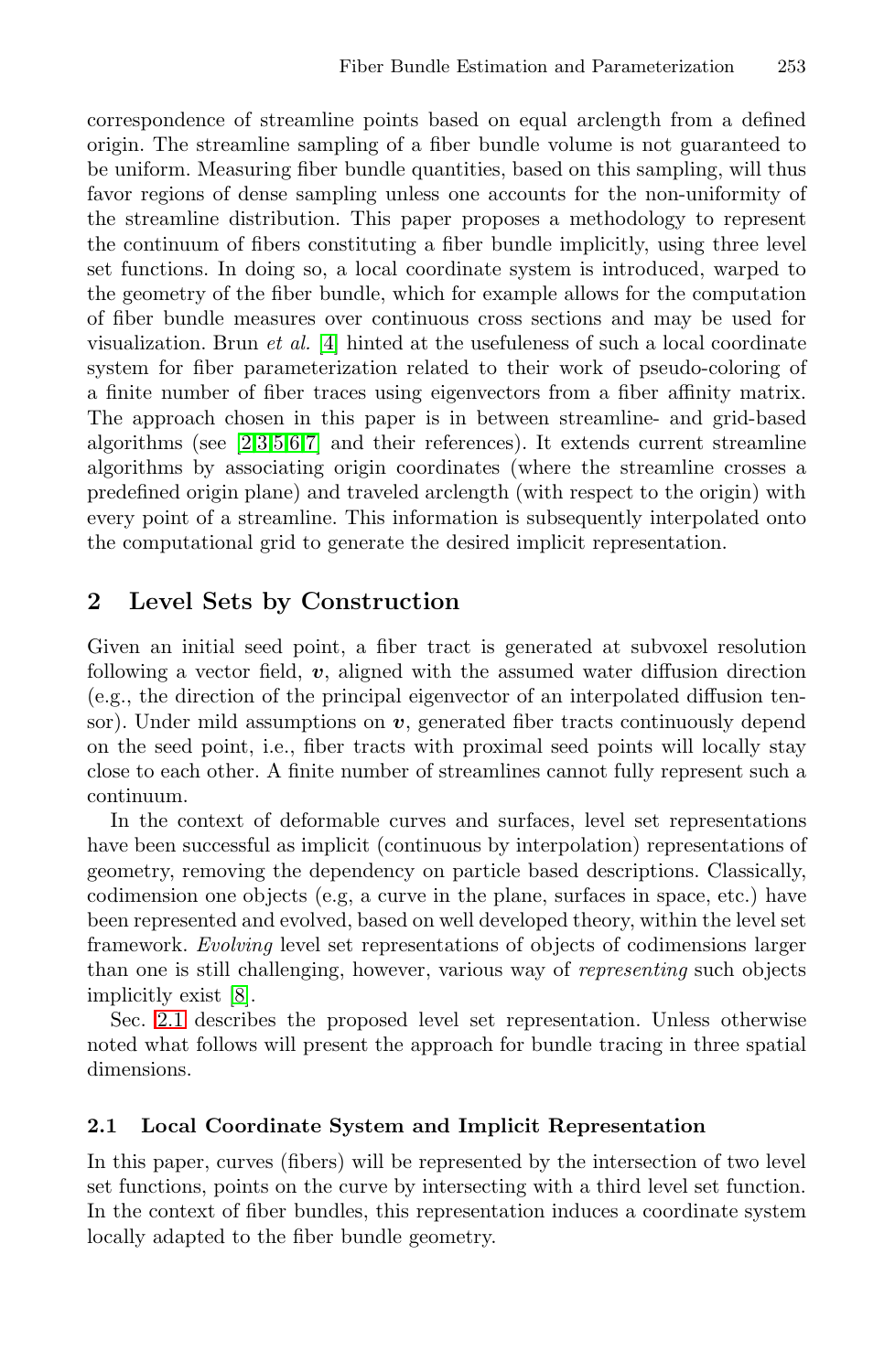Given two level set functions  $\Phi(\mathbf{x}) : \mathbb{R}^3 \to \mathbb{R}$  and  $\Psi(\mathbf{x}) : \mathbb{R}^3 \to \mathbb{R}$ , with  $\|\nabla \Phi\| \neq 0$ ,  $\|\nabla \Psi\| \neq 0$ , a curve  $\mathcal{C}(\phi, \psi)$  is represented by the intersections of the two level sets

$$
\mathcal{C}(\phi,\psi) = \Phi^{-1}(\phi) \cap \Psi^{-1}(\psi),
$$

where  $(\phi, \psi)$  denotes the local coordinates of the curve on a pre-specified twodimensional origin manifold,  $\Theta$ , and  $(\cdot)^{-1}$  the set valued inverse. To complete the coordinate representation by parameterizing along a curve, an additional level set function,  $\Sigma(\Sigma(\mathbf{x}) = 0$  for  $\mathbf{x} \in \Theta$ ), encodes arclength, s,  $(\|\mathcal{C}_s\| = 1)$ ,

$$
C(\phi, \psi, s) = \Phi^{-1}(\phi) \cap \Psi^{-1}(\psi) \cap \Sigma^{-1}(s).
$$

See Fig. 1 for an illustration. Sec. 3 describes the construction of the level set functions.





(b) Twisted rod.

**Fig. 1.** Level set representation of a fiber. Example fiber point at coordinates  $(\phi, \psi, 0)$ , the origin manifold and its coordinate system.

**Fig. 2.** Local effect of twisting

#### **2.2 Extracting Measures of Geometry and Diffusion**

Define  $y(x) = (\Phi(x), \Psi(x))^T$  and the indicator function

$$
\chi_R(\mathbf{y}(\mathbf{x})) = \begin{cases} 1 & \text{if } \mathbf{y} \in R, \\ 0 & \text{otherwise,} \end{cases}
$$

where  $R$  is a region of interest within the origin manifold (e.g., an area that encompasses a complete cross section of a fiber bundle, see Fig. 1). The volume and local area of a fiber bundle are then

$$
V = \int_{\Omega} \chi_R(\mathbf{y}(\mathbf{x})) \, d\Omega, \quad A(s) = \int_{\Omega} \chi_R(\mathbf{y}(\mathbf{x})) \delta(\Sigma(\mathbf{x}) - s) \, d\Omega,
$$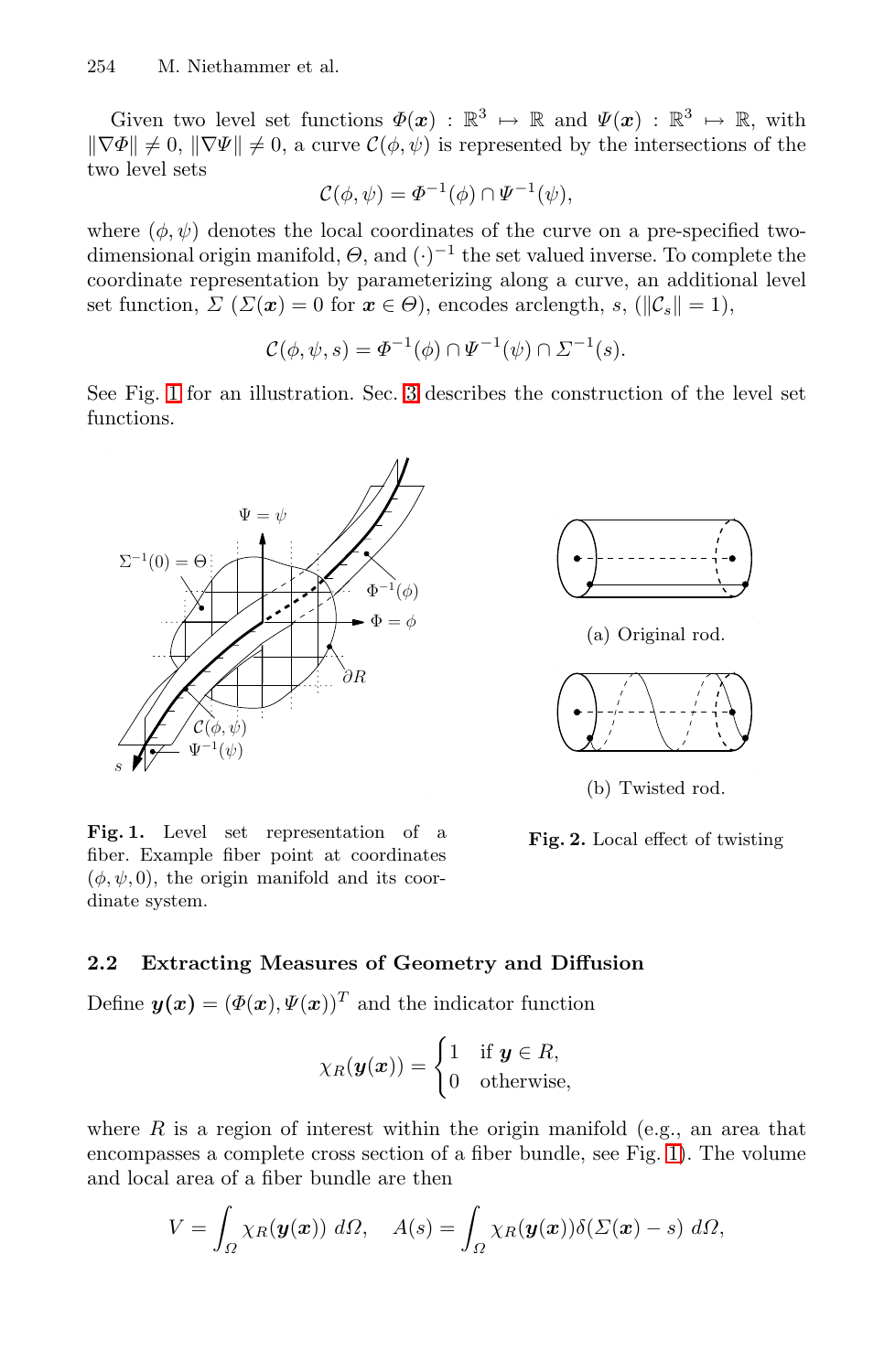where  $\Omega$  is the domain of integration and  $\delta(\cdot)$  denotes the Dirac delta function.

Mean and variance of a quantity  $q$  (e.g., fractional anisotropy) may be defined over the volume

$$
\mu_q = \frac{1}{V} \int_{\Omega} q(\boldsymbol{x}) \chi_R(\boldsymbol{y}(\boldsymbol{x})) \ d\Omega, \quad \sigma_q^2 = \frac{1}{V} \int_{\Omega} (q(\boldsymbol{x}) - \mu_q)^2 \chi_R(\boldsymbol{y}(\boldsymbol{x})) \ d\Omega, \quad (1)
$$

or locally over an arclength isosurface<sup>1</sup>

$$
\mu_q(s) = \frac{1}{A(s)} \int q(\boldsymbol{x}) \chi_R(\boldsymbol{y}(\boldsymbol{x})) \delta(\Sigma(\boldsymbol{x}) - s) \, d\Omega,
$$
  

$$
\sigma_q^2(s) = \frac{1}{A(s)} \int (q(\boldsymbol{x}) - \mu_q(s))^2 \chi_R(\boldsymbol{y}(\boldsymbol{x})) \delta(\Sigma(\boldsymbol{x}) - s) \, d\Omega.
$$
 (2)

These local measurements are useful to investigate changes along the fiber bundle (in the fiber direction).

Looking at geometric properties (e.g., curvature, torsion) of an individual fiber can be deceiving. Consider twisting a circular rod as depicted in Fig. 2. Its core does not change during the twisting motion, whereas an initially straight line on the outer surface of the rod will turn into a circular helix with constant, non-vanishing curvature and torsion. Visualizing the level sets of  $\Phi$  and  $\Psi$  allows to capture such twisting deformations.

A mean fiber,  $\mathcal{C}(s)$ , can be defined as the curve that passes through the centers of gravities of the arclength isocontours<sup>2</sup>, i.e.,

$$
\overline{\mathcal{C}}(s) = \int_{\Omega} \boldsymbol{x} \chi_R(\boldsymbol{y}(\boldsymbol{x})) \delta(\Sigma(\boldsymbol{x}) - s) \, d\Omega. \tag{3}
$$

### **3 Implementation**

The level set functions  $\Phi$ ,  $\Psi$ , and  $\Sigma$  are computed on a grid (e.g., the voxel grid prescribed by the scanner resolution). Given the velocity field *v* induced by the reconstructed diffusion tensor field a fiber tract starting at point  $(\phi, \psi)$  of the origin manifold traces out the curve given by the solution of the ordinary differential equation  $C_s(x, s) = v(x)$ . In contrast to conventional tractography algorithms, in this paper, every point on the fiber tract is associated with an arclength, s, from the origin, as well as the point  $(\phi, \psi)$ , it originated from. Expressed as a partial differential equation on the grid, the level set functions need to fulfill

$$
\begin{cases} \boldsymbol{v} \cdot \nabla \Sigma = 1 \\ \Sigma(\boldsymbol{x}) = 0, \ \boldsymbol{x} \in \Theta \end{cases}, \ \begin{cases} \boldsymbol{v} \cdot \nabla \Phi = 0 \\ \boldsymbol{\Phi}(\boldsymbol{x}) = \phi(\boldsymbol{x}), \ \boldsymbol{x} \in \Theta \end{cases}, \ \begin{cases} \boldsymbol{v} \cdot \nabla \Psi = 0 \\ \boldsymbol{\Psi}(\boldsymbol{x}) = \psi(\boldsymbol{x}), \ \boldsymbol{x} \in \Theta \end{cases}.
$$
 (4)

<sup>1</sup> Eq. 1 and 2 assume a uniform density distribution of fibers. Their integrands may be locally scaled to incorporate geometric stretch and compression effects. See [9] on how to compute this scaling based on the mean curvature of the arclength levelset  $\Sigma$ , which locally quantifies the tendency of fibers to converge or diverge.

 $^2$  A reparameterization is necessary to obtain an arc-length parameterized mean fiber.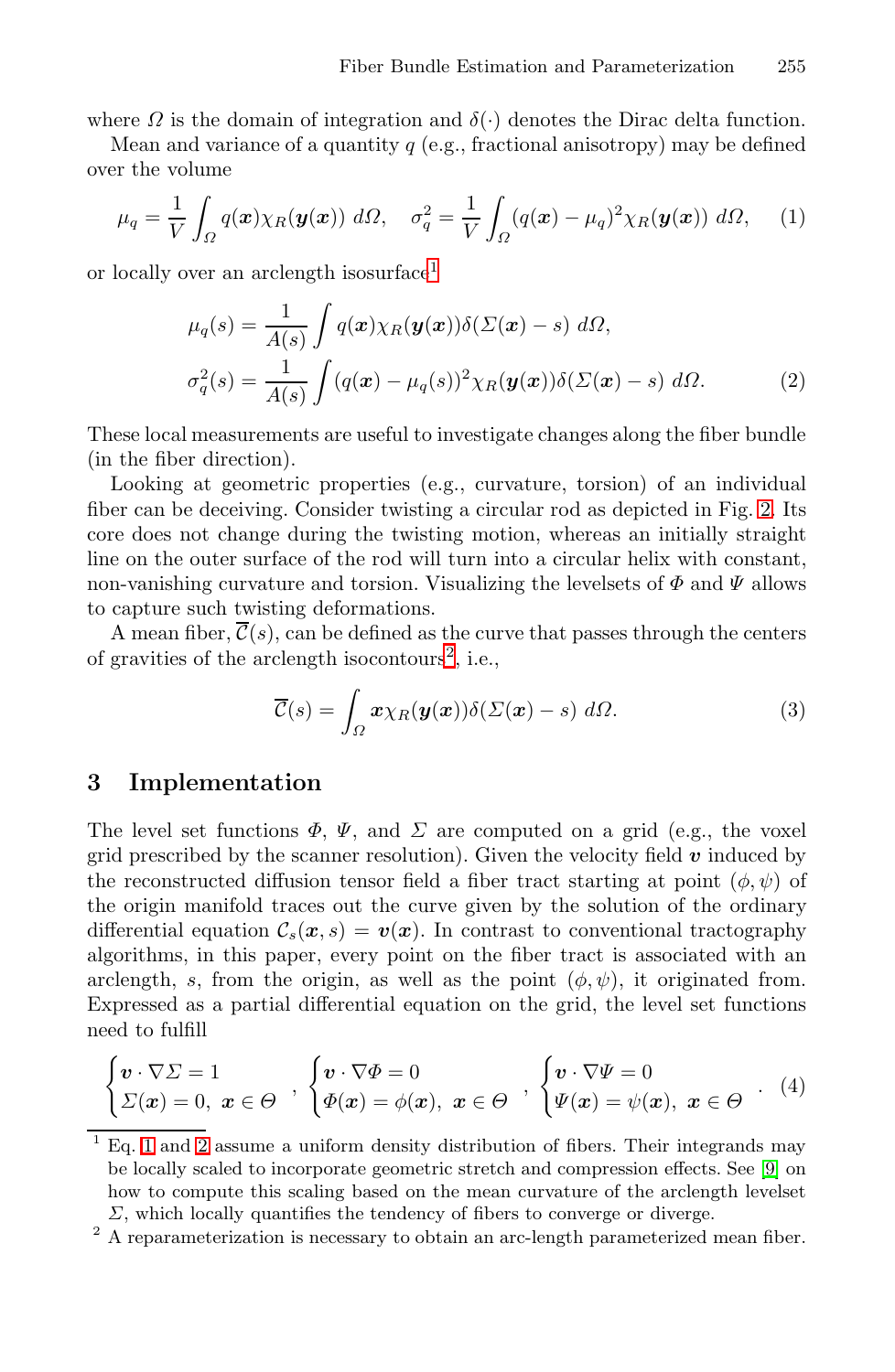The straightforward (based on standard finite-differences) implementation of the desirable Eulerian solution of Eqs. 4 suffers from undesired boundary effects as shown in Fig. 3(b); boundary data pollutes the constructed level set function. Consequently, the reconstructed fibers (solid lines) do not agree with the groundtruth (crosses) based on the synthetic vector field of Fig. 3(a). Thus, in this paper, Eqs. 4 are solved by explicitly computing fiber tracts and interpolating the associated data at every fiber integration point onto the fixed grid. This hybrid method agrees well with the theoretical fiber tracts of Fig. 3(c) and readily extends existing streamline-based fiber tracing algorithms. A reseeding strategy is employed to cope with diverging fibers. Secs. 3.1 and 3.2 discuss the methods for interpolation, extrapolation, and reseeding.



**Fig. 3.** Constructed fiber level set functions

#### **3.1 Interpolation and Extrapolation**

Levelset values at grid points need to be interpolated, since streamlines will mostly not pass through them. Streamline integration points are not uniformly distributed in space, yielding a scattered data interpolation problem. Here, natural neighbor interpolation is employed [10]. Given a set of points  $S$ , and its associated Voronoi cells<sup>3</sup>  $V(S)$ , the natural neighbors of a point x are the points whose Voronoi cells,  $V_p$ , intersect with the Voronoi cell,  $V_x$ , of x based on the point set  $S \cup x$ . Interpolation weights, for a measurement quantity q, are computed based on the intersection areas of the Voronoi cells:

$$
q(\boldsymbol{x}) = \sum_{\boldsymbol{p} \in \mathcal{S}} q(\boldsymbol{p}) w_{\boldsymbol{p}} = \sum_{\boldsymbol{p} \in \mathcal{S}} q(\boldsymbol{p}) \frac{Area(\mathcal{V}_{\boldsymbol{p}} \cap \mathcal{V}_{\boldsymbol{x}})}{Area(\mathcal{V}_{\boldsymbol{x}})}.
$$

If the interpolation point  $x$  does not lie within the convex hull formed by the given data points, values are linearly extrapolated to be able to capture the implicit boundary of the fiber bundle.

The Voronoi cell  $V_x$  of a point  $x \in \mathbb{R}^n$ , with respect to the point set  $S \cup x$ , is the n-dimensional polytope containing all the points closest to *x*.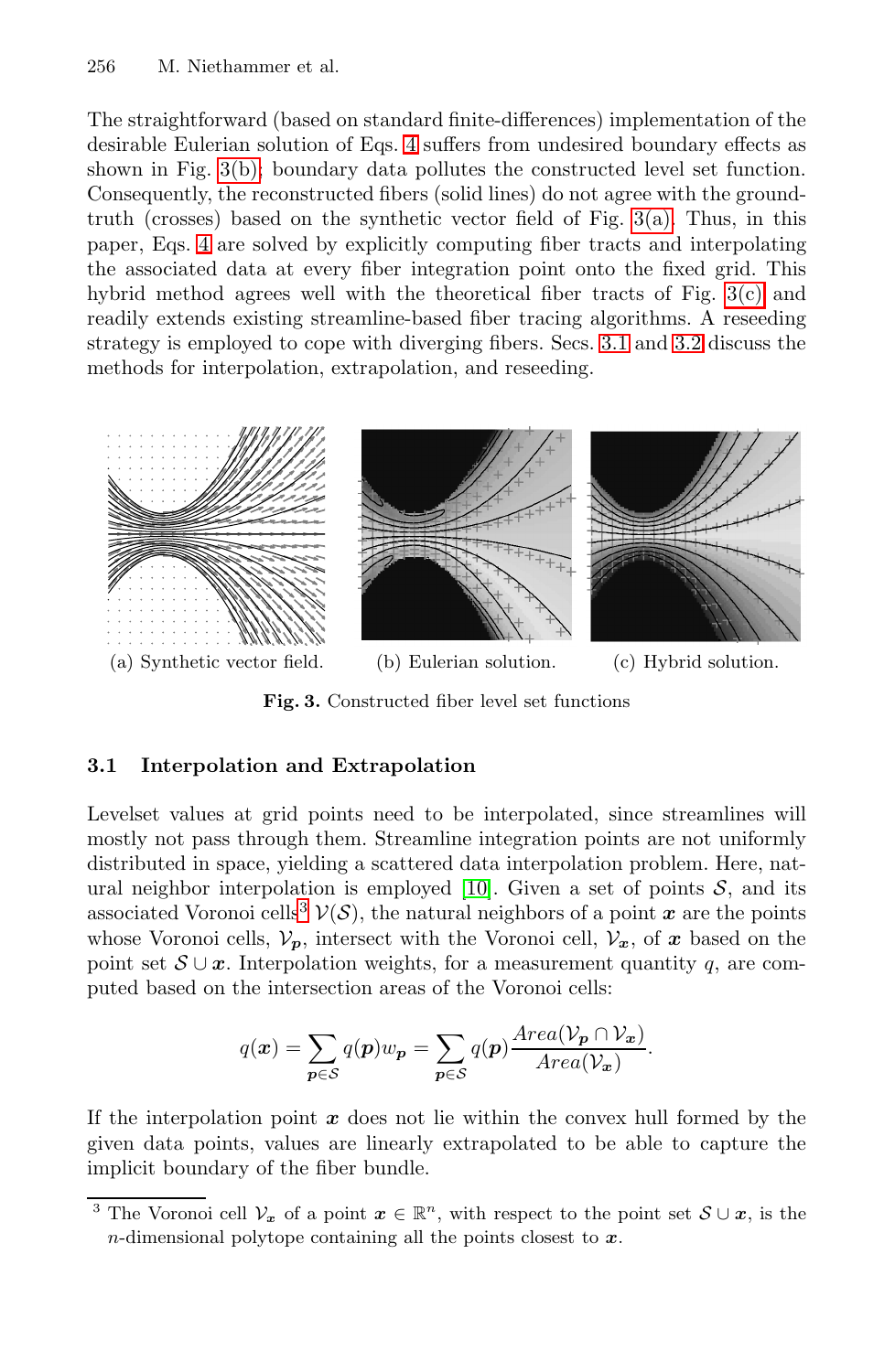#### **3.2 Density Measurements and Reseeding**

Seeding fiber tracts from a region of interest will lead to a nonuniform coverage of the fiber bundle by fiber tracts, especially in regions where fibers diverge. Adaptively reseeding fibers within voxels of low density (lower than a given threshold) allows for a more uniform sampling of space. Particle density at  $\bar{x}$  is computed by convolution with a smoothing kernel [11],  $S$ ,

$$
\rho(\overline{\boldsymbol{x}}) = \int_{\Omega} \sum_{\boldsymbol{x}_i} \delta(\boldsymbol{x} - \boldsymbol{x}_i) S(\boldsymbol{x} - \boldsymbol{x}_0) \ d\Omega = \sum_{\boldsymbol{x}_i} S(\boldsymbol{x}_i - \boldsymbol{x}_0),
$$

where  $x_i$  are the known locations of the fiber tract integration points. New fiber tracts are only initialized at locations within the convex hull of already known interpolation points (by means of natural neighbor interpolation) to avoid capturing fibers not consistent with the initial seeding. Fig. 4(a) shows the estimated point density before reseeding. Reseeding yields a more uniform density (and thus tract) distribution. Figs. 4(b) and 4(c) show the arclength field and its isocontours before and after reseeding. Values in regions that were previously not computable are filled in through reseeding<sup>4</sup>.



**Fig. 4.** Reseeding effect of the hybrid bundle tracing scheme

## **4 Results and Modalities**

The algorithm described in Secs. 2 and 3 was applied to extract parts of the cingulum bundle and the corona radiata.

For the cingulum, six diffusion weighted images and one baseline image were acquired on a 1.5 Tesla GE scanner. Scans were performed coronally, with a resolution of  $1.7 \times 1.7 \times 4.0$  (mm) and a one mm interslice spacing, using line scan diffusion imaging. For the corona radiata, twenty-five diffusion weighted images and one baseline image were acquired axially, with a resolution of 1.9 x 1.9 x 2.4 (mm), using Echo Planar Imaging on a 3.0 Tesla GE scanner. All images were subsequently upsampled to isotropic voxels.

 $^4$  If the initial seeding is "dense enough", reseeding may not be necessary.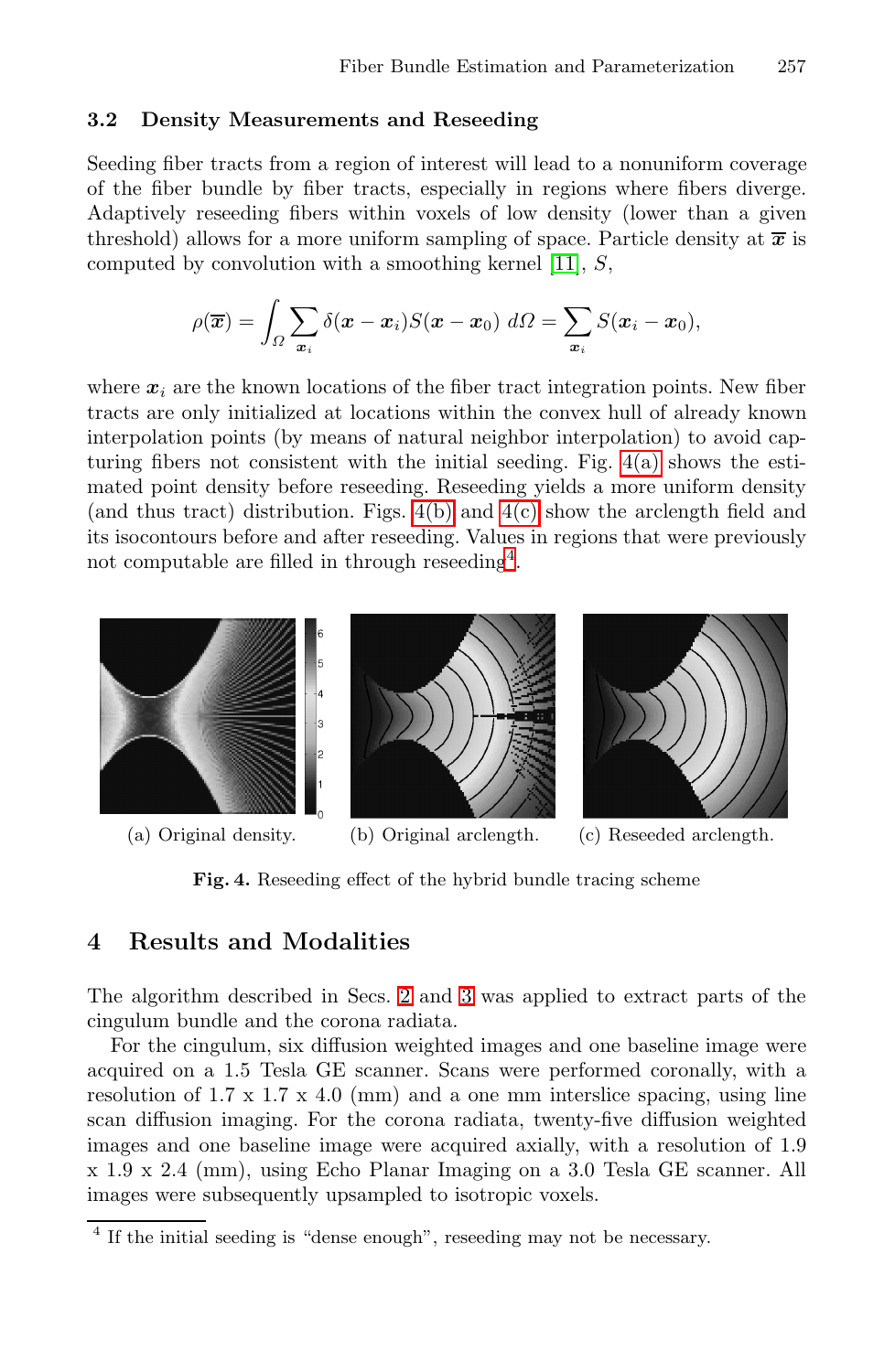Figs. 5(a) and 5(d) show the boundaries of the traced cingulum bundle and the corona radiata (i.e., the envelopes of  $\chi_R(\bm{y}(\bm{x}))$ ) overlayed on a sagittal brain slice respectively. Fig. 5(e) shows the arclength isosurfaces for the corona radiata. Figs. 5(b) and 5(f) show the respective arclength isosurfaces after reseeding for the cingulum bundle and the corona radiata. Reseeding improved the tracing result. Fig. 5(c) shows a zoom on one of the arclength isosurfaces of the cingulum bundle. It highlights the uneven distribution of streamlines passing through. Statistical quantities based on values computed at the locations of the intersection points of the streamlines with the arclength isosurface can now be replaced by integration over the arclength isosurface itself, removing potential bias towards more densely sampled areas.



**Fig. 5.** Experimental results for the cingulum bundle and the corona radiata. (See <http://pnl.bwh.harvard.edu/people/marc/miccai2006/> for color figures.)

# **5 Discussion and Future Work**

Moving away from describing a fiber bundle by a finite number of streamlines, this paper introduced an implicit representation of a fiber bundle. The bundle, in this implicit representation, consists of a continuum of fibers. Fiber bundle properties can now be defined as integrals over cross-sectional areas or the bundle volume, instead of relying on the possible nonuniform sampling of a streamline representation. Further, a complete coordinate system has been introduced, warped to the geometry of the traced fiber bundle. We believe this coordinate system may be useful to establish in-between subject correspondences for population studies. Further research will investigate the proposed methodology in the context of multiple subjects and will look at alternative numerical schemes.